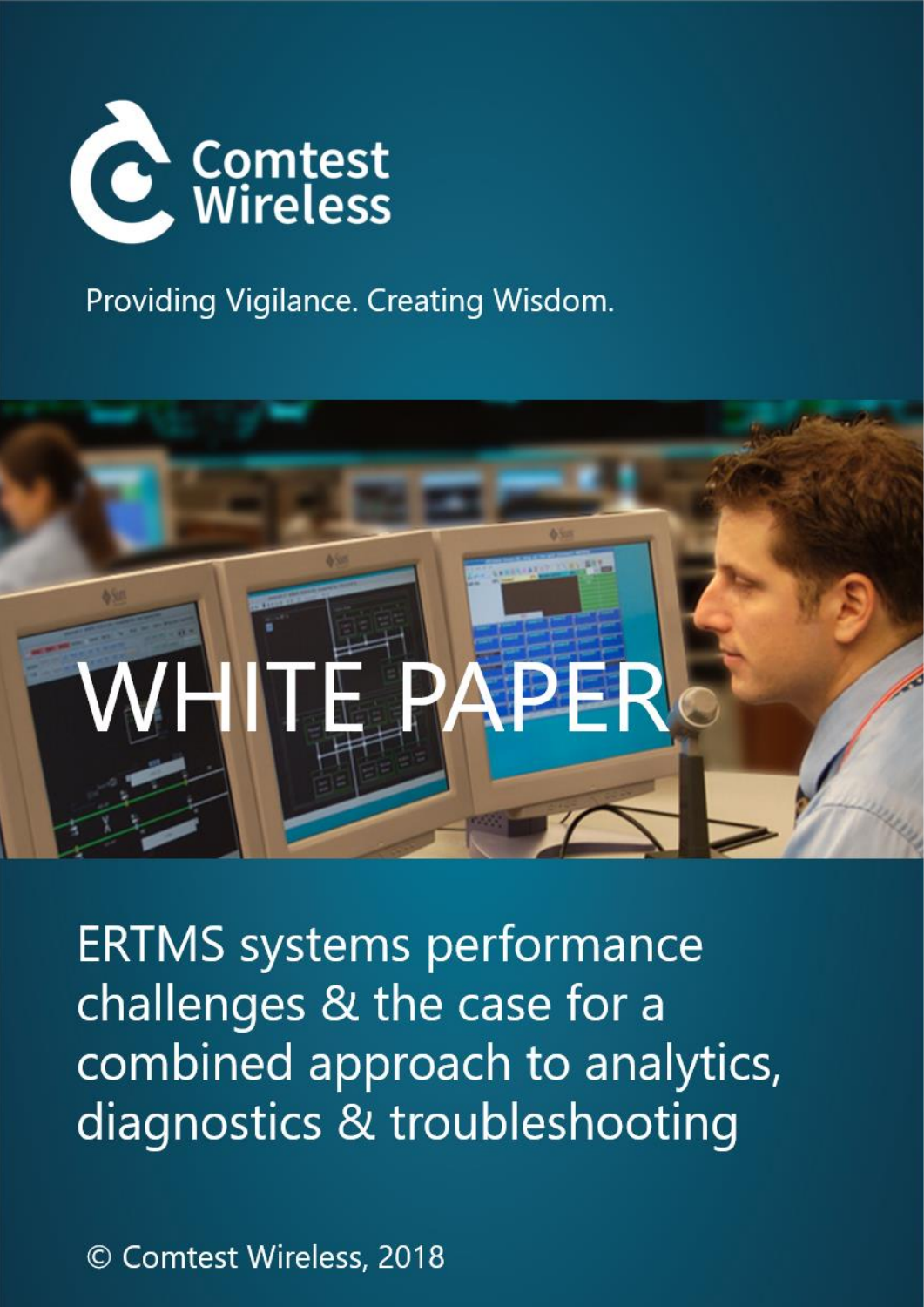# White Paper: ERTMS systems performance challenges & the case for a combined approach to analytics, diagnostics & troubleshooting

## The Benefits of Digital Rail

**In Europe and around the world, rail organisations are looking to Digital Rail to help them increase capacity, run faster, safer trains more efficiently, and reduce costs.** 

On [10 May 2018,](https://www.globalrailwayreview.com/news/68835/technological-breakthrough-uk-rail/) Mark Carne, Chief Executive of Network Rail, said

*"Transforming our railway into the digital age offers the chance to deliver huge benefits for our passengers and the freight that this country depends on...*

*New digital signalling offers a cost-effective alternative that supplies significant benefits for rail users: More capacity, speed and reliability...*

*Over half of Britain's analogue signalling systems with lineside traffic lights controlling trains will be replaced within the next 15 years, with the aim to see 70 per cent of journeys benefit from digital railway technology."*

But what do we mean by Digital Rail? For passengers, they may see it as the ability to use mobile devices continuously on-board or the provision of apps to find and book tickets, for example. For anyone responsible for or involved in rail network operational performance, Digital Rail is synonymous with ERTMS (the European Rail Traffic Management System), the systems that underpin train control and traffic management.

# The ERTMS Environment & Challenges

**This paper looks to examine three key challenges faced by those responsible for ERTMS systems performance and operations and proposes 'what good looks like' to mitigate them.**

The ERTMS environment consists of three parts:

- GSM–R for rail telecommunication
- European Train Control System (ETCS) for signalling
- European Train Management Layer (ETML) for passenger and fleet management

Delivering Digital Railway's benefits, such as greater capacity and lower costs, relies on the smooth and continuous operation of GSM-R telecommunications, and the ETCS signalling networks and interlocking systems, that make up ERTMS.

Under full Level 2 ETCS, train movement authorities and other signal aspects are monitored continually by the radio block centre using trackside-derived information and transmitted to the vehicle continuously via GSM-R together with speed information and route data. Apart from a few indicator panels, it is therefore possible to dispense with trackside signalling. However, the train detection and the train integrity supervision still remain in place at the trackside and balises are used as passive positioning beacons or "electronic milestones".

*When something goes wrong with any of these three systems, the result can be frustrating and expensive for passengers and rail organisations alike. For example, according to the data of a tier 1 railway operator in Europe, every minute late beyond the agreed tolerance level, corresponds to a 6000 € fee.*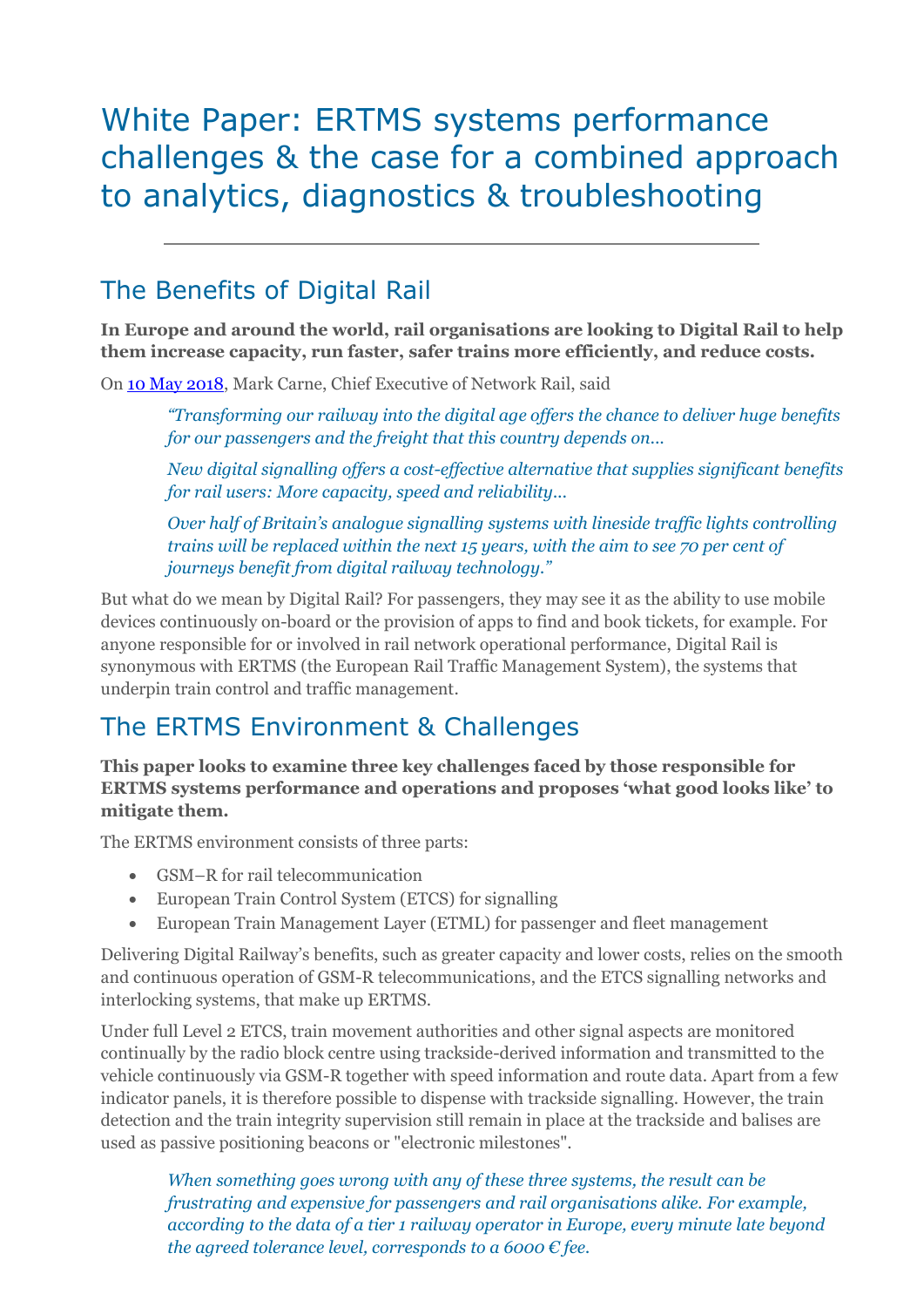These are just a few of the errors that can occur:

- GSM-R coverage, handover, interference, transmission errors, congestion, authentication failures and equipment malfunctions
- ETCS signalling, MSC-RBC communication errors, RBC- EVC protocol stack issues, software bugs in RBC firmware, RBC-RBC interoperability problems,
- Interlocking misreading, mis-alignments, switch issues, track occupation issues
- EVC malfunctioning, wrong identification, drivers' mistakes

With such a diverse range of potential issues, finding the root cause of a problem can be both time consuming and frustrating for signalling and telecoms engineers, and expensive for the train operators or infrastructure providers when it comes to unplanned maintenance and penalty payments. In addition, as a GSM-R network is used considerably less than a typical mobile network, it is impractical to rely on statistical data to measure quality of service.



## **Challenge 1 - "The ERTMS environment is complex"**

**The ERTMS environment is highly complex and its constituent parts - the GSM-R telecoms, signalling and interlocking systems - are very different technologies, which are typically managed by different departments within the rail organisation.** 

However, for Digital Rail to succeed, these systems must work perfectly together 24/7, as well as adhere to stringent ERTMS operability requirements.

The tests required to meet the ERTMS radiopath standards are extensive. Two examples are shown below:

| Test                                      | <b>KPI</b>                                                                                                                       | Referenced Standard                        |  |  |  |
|-------------------------------------------|----------------------------------------------------------------------------------------------------------------------------------|--------------------------------------------|--|--|--|
| Short repetitive<br>voice calls           | Connection<br>delay                                                                                                              | establishment ERTMS-Class 1                |  |  |  |
|                                           | Connection establishment<br>failure                                                                                              |                                            |  |  |  |
| Data connection in<br>circuit switch mode | • Maximum break during HO<br>• Network registration delay<br>Transfer delay<br>Connection loss rate<br>Transmission interference | ERTMS-Class 1 SUBSET-<br>093<br>UIC 0-2475 |  |  |  |

Whilst much work can be done to use simulations and lab environments for testing, the individuality and complexity of these systems means it is impossible to test everything until it is in the field – especially when National signalling solutions are being used (often referred to as Hybrid Digital).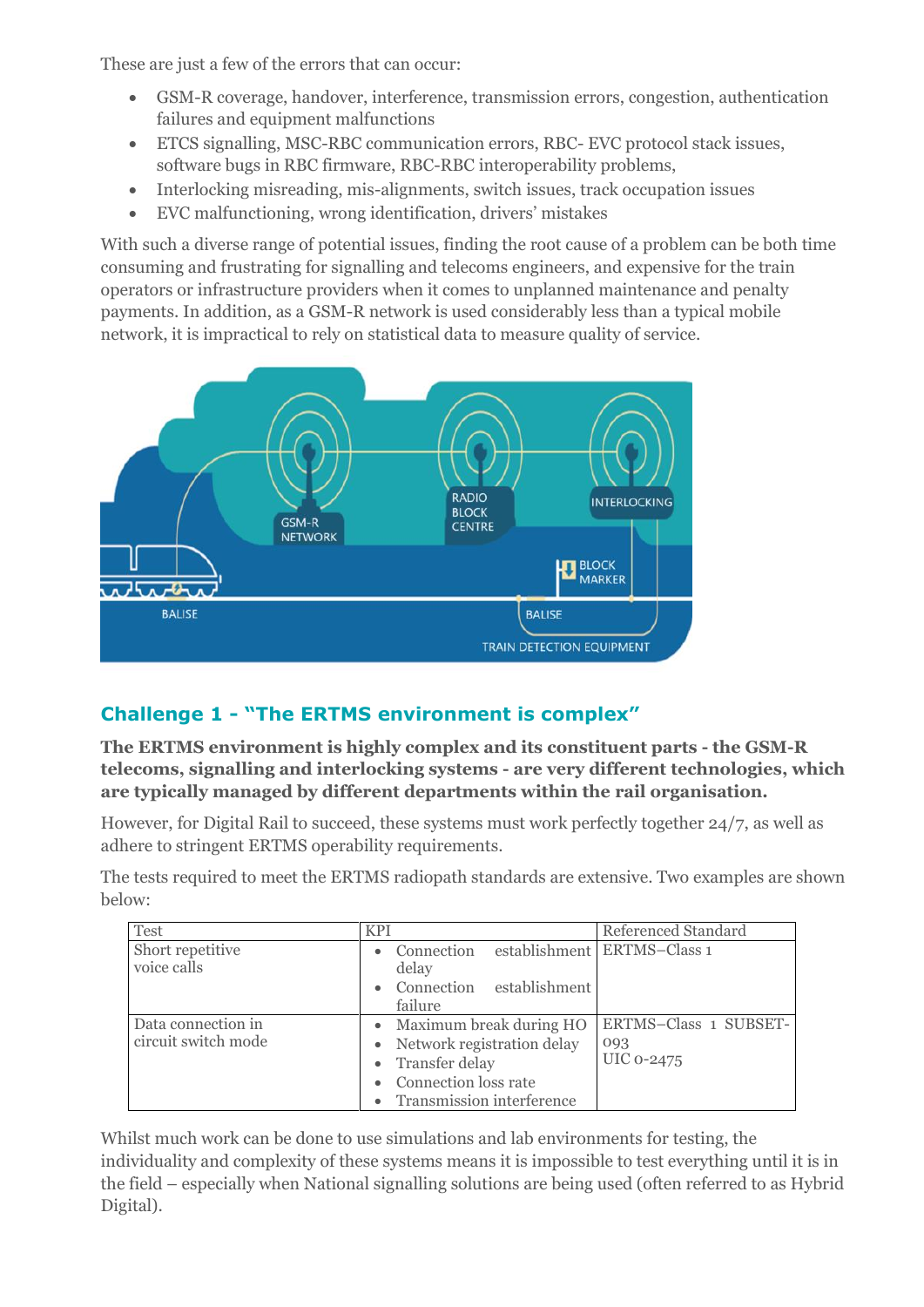However, the lab tests can only go so far. For example, the interoperability test described in UIC 0- 2475, Subsets -110, -111 and -112 relates to the laboratory testing of the actual Train EVC or Onboard Unit (OBU) against the actual trackside implementation Subset and cannot be exhaustively defined when it comes to make the equipment working in the real environment. Therefore, whilst lab testing is very important, it does not necessarily prevent interoperability issues, such as the deadlock in ETCS protocol that recently happened to one of the major railway European operators.

#### **The impact of errors**

When something goes wrong with the GSM-R, signalling or interlocking and the train does not receive its next 'movement authority', it cannot proceed. This can result in frustrating delays, a poor passenger experience and incur penalties - all of which are compounded if more trains further up the line are then also delayed.

*"In one case, the entire high-speed line was paralyzed for more than 10 minutes because of a protocol error.*

*A message sent by the OBU (sequence number 129) got lost. This meant that the Radio Block Centre (RBC) did not send back any acknowledgement as it had not received the message. The OBU then neither solicited an acknowledgment nor retransmitted the message. Both the RBC and OBU simply kept the communication alive using standard messages such as the 24-General Message and the 146 – Acknowledgement. It was not crystal clear if the message was sent by the OBU because there was no evidence on the RBC logs and the OBU was not monitored."*

Checking the performance for each of these systems is challenging, as there is so much data from to manage and synchronise, in order to try to identify the issue.

## **What does good look like?**

Such a complex environment requires vast numbers of data packets to be sent between the train and the signalling and interlocking in real-time. In an ideal world, this data would be collected and presented in such a way that it provides a complete picture of each train run.

If all the data from the GSM-R, signalling and interlocking could be collected, synchronised and displayed in a single place, it would provide a significantly simplified view of the train run and diagnostics, without losing any of the detail. As a result, it would provide complete visibility of ERTMS systems performance from start to finish.

| ETCS Messages (2017/12/01 10:50:46)<br>Messages: H Filter: 988<br>$\overline{\mathbf{z}}$<br>$\frac{1}{2}$<br>return true; |                                         |                             |       |       |        |       |                                           |       |       |  |
|----------------------------------------------------------------------------------------------------------------------------|-----------------------------------------|-----------------------------|-------|-------|--------|-------|-------------------------------------------|-------|-------|--|
| <b>EVC</b><br><b>MT</b><br><b>Time</b>                                                                                     | BSC_BO<br><b>BTS</b>                    | <b>BSC_MI</b><br><b>BSC</b> | MSC_B | MSC_M | RBC_FI | RBC_M | RBC_FI                                    | RBC_M | RBC_M |  |
| 12:03:02.263                                                                                                               |                                         |                             |       |       |        |       | <b>RBCMI1 RBCMI2</b><br>Preannuncio<br>J. |       |       |  |
| 12:03:02.283                                                                                                               |                                         |                             |       |       |        |       | Preannuncio                               |       | ⇆     |  |
| 12:03:02.328                                                                                                               | SITO14 Km 132.098<br>Measurement Report | $\rightarrow$               |       |       |        |       |                                           |       |       |  |
| 12:03:02.475 - General message                                                                                             |                                         |                             |       |       |        |       |                                           |       |       |  |
| 12:03:02.667                                                                                                               |                                         |                             |       |       |        |       | Attesa taking over                        |       |       |  |
| 12:03:02.683                                                                                                               |                                         |                             |       |       |        |       | Attesa taking over                        |       |       |  |
| 12:03:02.739                                                                                                               |                                         |                             |       |       |        |       | Preannuncio                               |       |       |  |
| 12:03:02.774 Movement Authority                                                                                            |                                         |                             |       |       |        |       |                                           |       |       |  |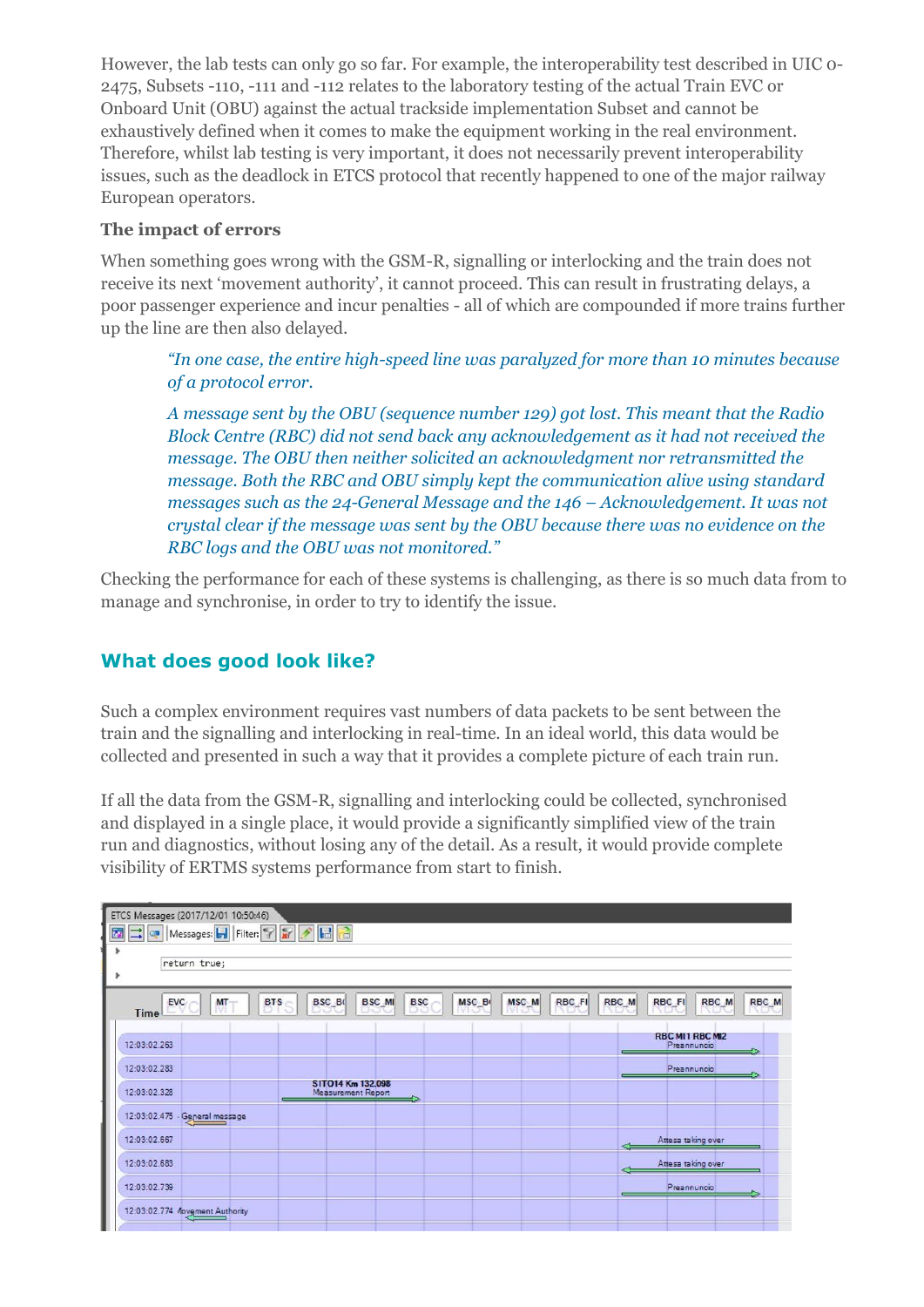Cases like this are hard to identify via laboratory testing and therefore cost money in the form of penalties to the railway operator and time to analyse the issue.

Whatever we do, these types of anomalies may still occur. However, once all the 'players in the game' are under analysis and can be monitored, we are no longer 'flying blind' when it comes to testing and monitoring the live environment.

## **Challenge 2 – "Data silos make troubleshooting hard work"**

**Typically, rail telecoms, signalling and interlocking have their own separate combinations of vendors and monitoring tools – sometimes, even on the same line.** 

Data that is collected and analysed in silos, makes it hard or almost impossible for anyone to see the full picture – which is both frustrating and costly.

*"There are over 80 individual sequences required just to start a single train 'mission' under ERTMS. If just one is missed or is not transmitted correctly, the train cannot proceed."*

When a train stops, scanning multiple logs to find what went wrong and where, makes troubleshooting very time consuming, even for the most experienced of engineers. It's even more challenging when the data is missing or unable to be correlated.

If there are penalties to be paid as a consequence of the delay and it is difficult to pinpoint the cause, it can be even more difficult to refute any potentially unjust charges.

## **What does good look like?**

When a failure occurs, engineers may well have to conduct manual searches of the data logs to try and pinpoint the error. In an ideal world, 'good' would see many or most of these manual searches replaced by automated alerts, making it easier to see what went wrong, when and where.

If it were possible to see each sequence of events synchronised as tables, charts and maps, it would be much easier to pinpoint any GSM-R, signalling or interlocking failures much more quickly.

That means the team can dedicate more of their time and expertise to identifying the 'why' and fixing the problem.

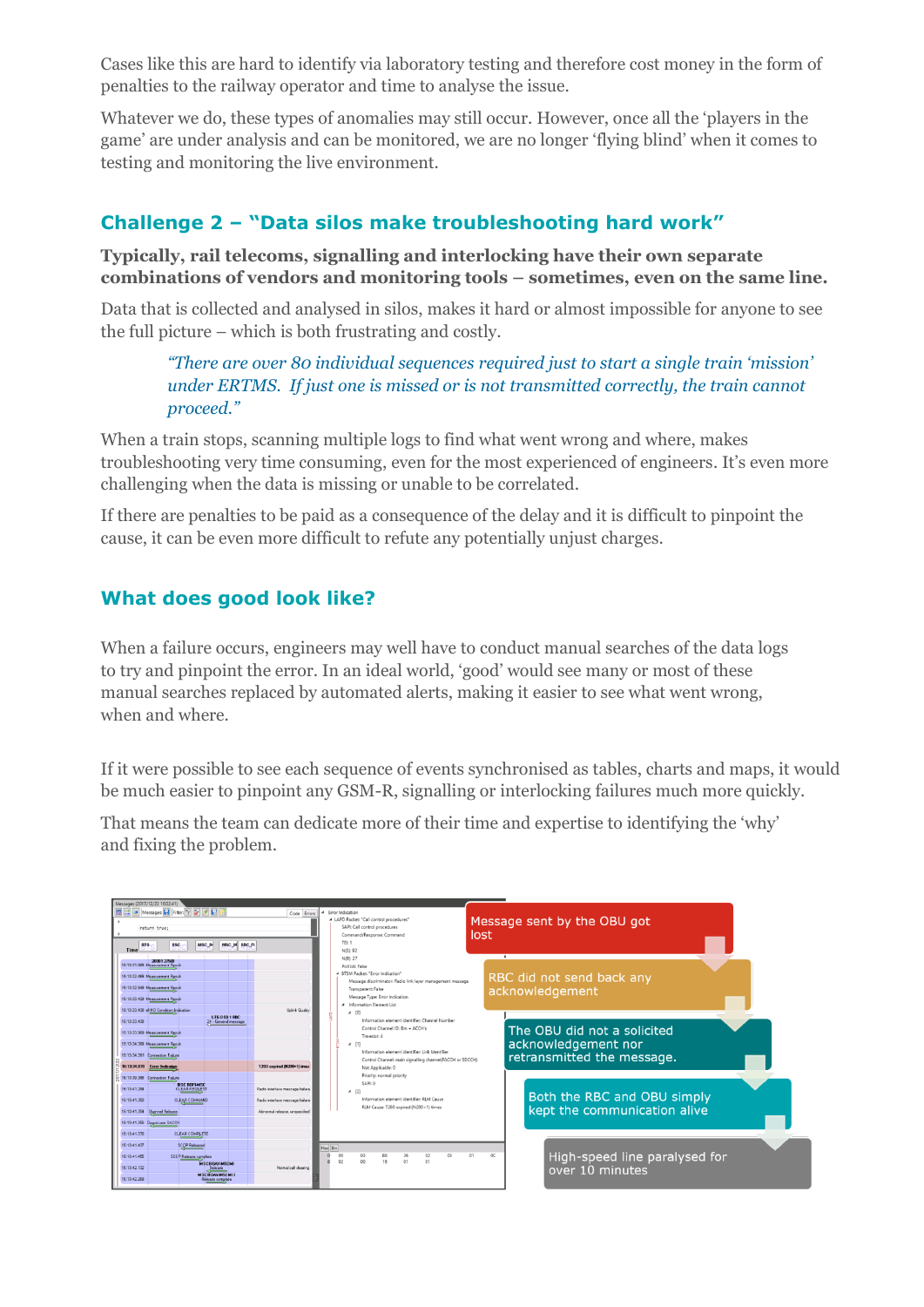*"Combining all the data in one place enables engineers to find issues in minutes or hours, not days"*

## **Challenge 3 – "Budget constraints and KPIs mean we can't rely on a 'fix on failure' approach"**

#### **Unplanned maintenance increases costs and often means frustrating changes to engineering work schedules.**

When ERTMS systems are in place and operational across a wide part of the rail network or single line, it is imperative that everything runs smoothly.

Asset management comprises all systems, methods, procedures and tools to optimise costs, performance and risks for the complete rail infrastructure life cycle. The aim is for the stakeholders to jointly to find the best 'value for money'. Finding a balance between the requirements and the overall (lifecycle) cost can be done by applying risk management and consequently linking activities to the companies' objectives.

#### *"50% of the spend to maintain the asset is in the operational phase"*

If we want to consider the degradation of a single variable and we have enough data stored, we can use trend analysis. That then requires the user's judgment and competence to understand when the degradation of a single issue might jeopardise the systems' end-to-end functionality.

#### *"Spotting trends in degradation normally relies on the user's judgment and competence – and even when mathematical algorithms are used – someone needs to define threshold levels and so on".*

If a visual check looks too questionable, mathematical functionalities such as deviation standard, can be put in place to quantify the degradation before that causes a failure (such as GSM-R. signal strength, for example). However, user competence is still needed to define the threshold which triggers the predictive maintenance before the failure.

The third way is pattern recognition using machine learning. This requires a pretty big CPU power and large amount of data, which can make it difficult or impractical. On the other hand, this can be the only approach to find a pattern when more variables are involved or correlated.



**Here are five example cases of challenges with asset management.**

#### **Case 1 – Interlocking failure**

When the interlocking patterns are not properly developed, the train goes into an Emergency Stop. That may happen because of switch failure, ice, faulty sensors, etc. Collecting a consistent amount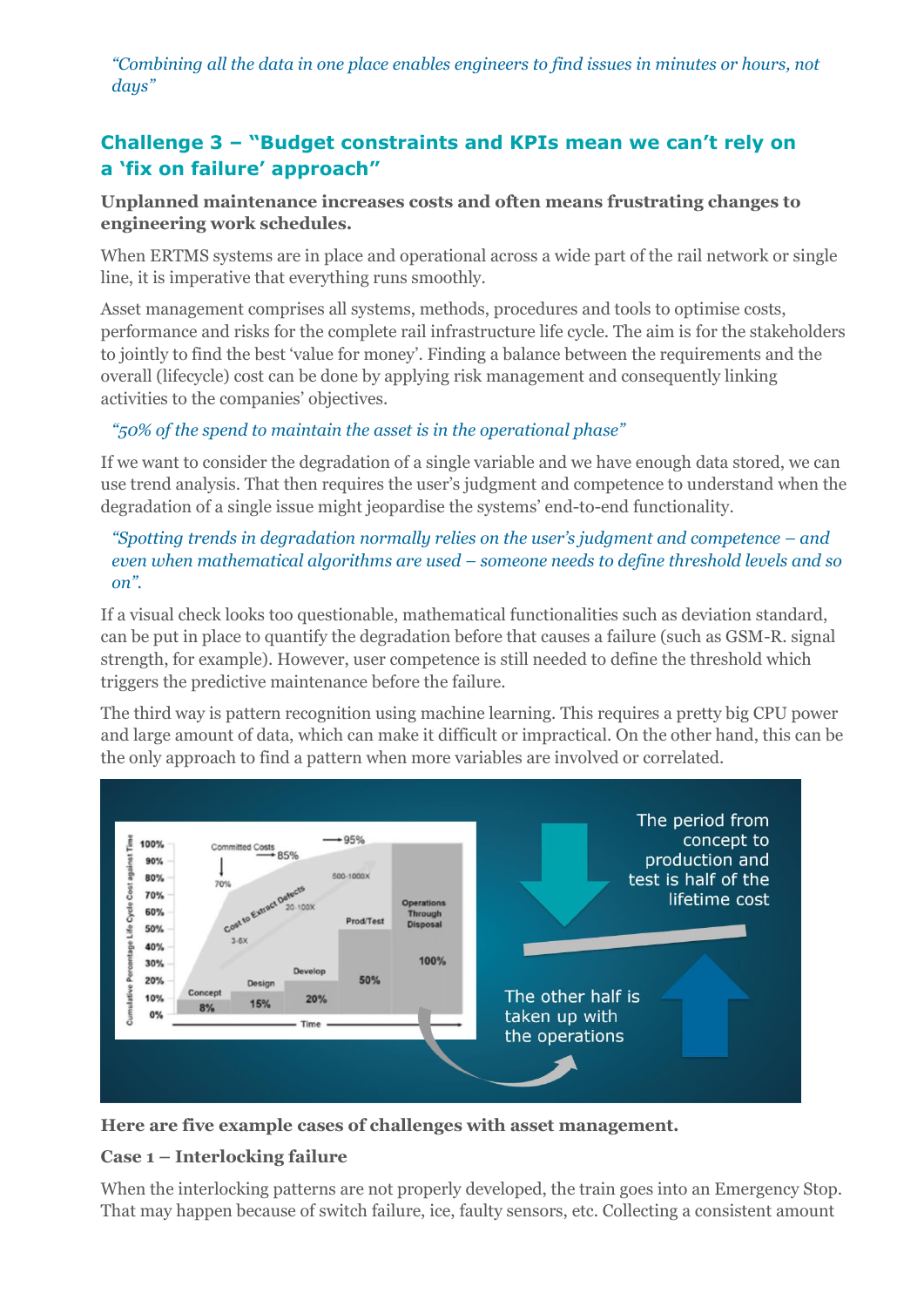of data would allow to use the statistics to understand which switches (track points) have more failures and why, we can plan proactive maintenance and prevent unexpected failures.

#### **Case 2 – Balise failure**

In an ETCS line, a balise is an electronic beacon or transponder placed between the rails of a railway as part of an automatic train protection. Balises are often set in group of 2-3 units, with two consecutive groups of balises as redundancy measure. When a single balise fails it is not normally a problem because others should be working.

When a balise fails, the ETCS message relays that we have a balise issue but not if it involves a single balise or more than one. If this had been the only balise in the set that was working, its failure now means circulation paralysis. The train cannot trigger or send the position report and cannot reset the odometer error for an emergency stop. Needless to say, this failure would cause big delays to the entire circulation from that line. If we have the right information about which balise is faulty from the OBU data, this would allow us to plan maintenance and set the right level of priority, to not risk blocking the railway line.

#### **Case 3 - Resetting the tachometer**

While the train runs, more likely it is to have a measurement error in over-reading or underreading error in the distance run. Those errors are reset at any balise group, when the train's supposed position is realigned with the real one. When a tachometer is not working well, one of these errors can occur and train's supposed position might fall onto the wrong track circuit. When that happens, the ERTMS system has discordant information. From the interlocking, we see one track circuit occupied but train could be saying that is not 'me'. If that is the case, we still something in the way, so the train must perform an emergency stop and cause delays. Being aware of tachometry over-reading and under-reading errors and proactive monitoring would allow them to be fixed before this kind of issue can occur.

#### **Case 4 - Radio degradation**

Nothing lasts forever, including rail telecoms and wayside signalling equipment. When you start seeing a degradation in the radio pattern, you can plan proactive maintenance. For example, you can check radio network coverage in case of BTS failure, so you won't eventually face the block or serious slowdown of train circulation in that area.

Looking things from this point of view might help as well in case of extra system interference issue: such as radio problems caused by a third-party. In this case, KPIs related not only to drop and failed calls but to intra-cell handover and handover failure can tell a lot about a radio issue on a specific area. This means you have the chance to analyse and fix them before that becomes a failure on an operational train.

#### **Case 5 - the Radio Block Centre (RBC)**

This 'black box' item of equipment is supplied by the signalling vendor and means that a rail operator can't really test it as each signalling vendor has its own standard. Monitoring RBC performance enables an alert to be sent to the right person before it becomes a serious problem. The same can happen with the OBU and radio installed on the train. As soon as you have data indicating that one piece of equipment fails more than the others, you can analyse it properly and fix it before it fails in the field.

It might appear this approach of Value Engineering is just about changing the timing of fixing and maintenance, but it is much more. Firstly, when you can plan a maintenance activity it costs less than when you have to fix something in emergency situation. Secondly, if you can do this in time to prevent a failure in live circulation, it saves money (remember the 6000  $\epsilon$  per minute fee cited earlier).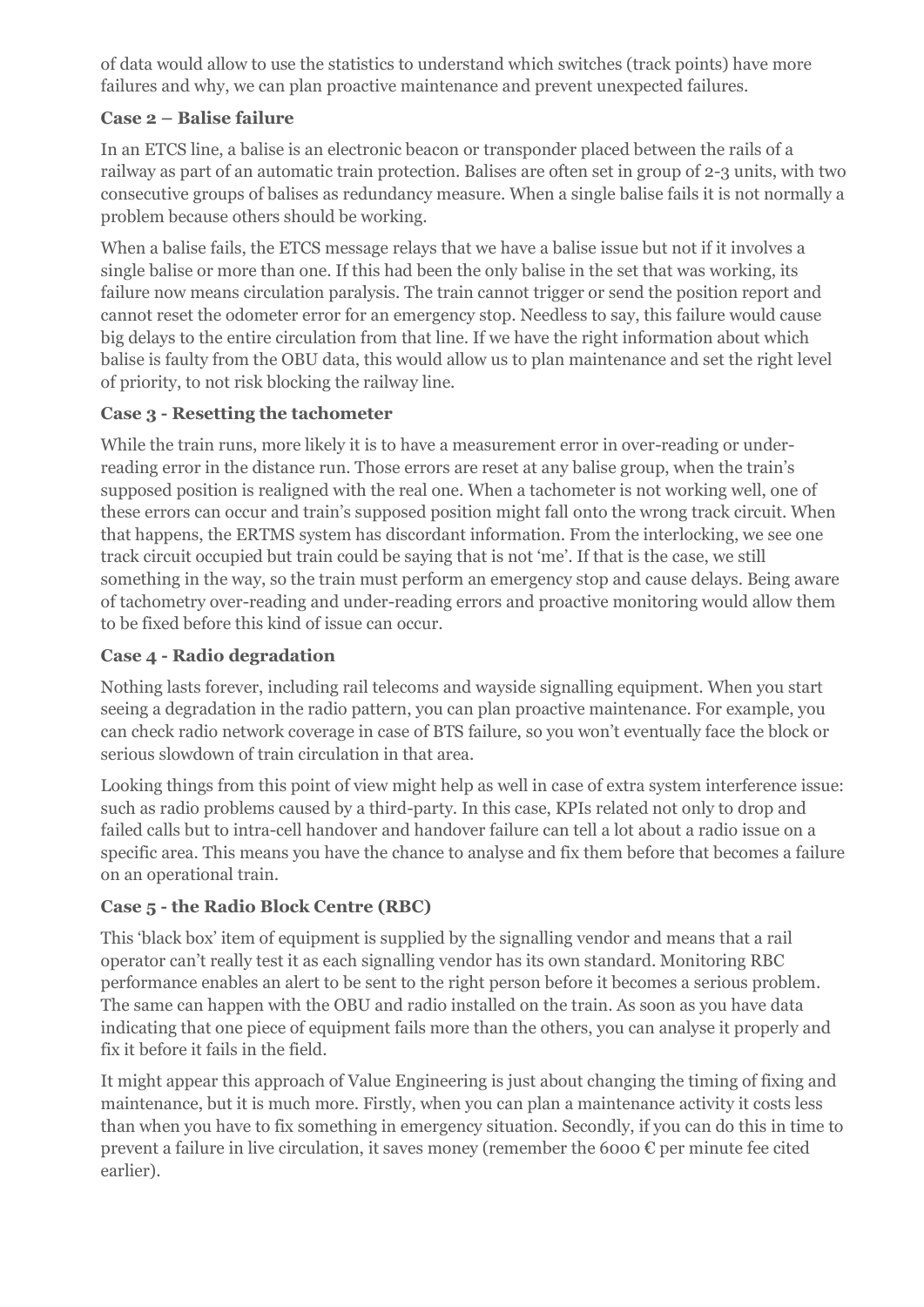#### **What does good look like?**

Using a single analytics platform not only provides greater visibility of real-time systems performance, it would also enable rail telecoms and signalling engineers to build up a comprehensive database of information about their asset performance. This would make it easier to spot degradation trends and faulty equipment, helping them to be better placed to predict and plan maintenance, rather than a costlier 'fix on failure' approach.

#### *"A single analytics platform also makes it possible to use the analytics to conduct predictive troubleshooting."*

For example, they could 'switch off' different balises on the analytics platform to simulate failure and then see what happens. This would help them to determine if when a balise fails, whether it needs to be fixed immediately or if the maintenance can be scheduled.

Furthermore, in addition to the continuous on-board monitoring of signalling and communications systems, the ability to monitor other asset components such as track, wheel and brake performance can significantly increase the volume of data being generated onboard, which can impact data storage and impede traditional analysis capabilities. These provide the potential for systems errors but at the same time, the opportunity for improved knowledge and understanding with regards to asset management, as well as the potential for time and cost savings when it comes to identifying the source of issues and troubleshooting.